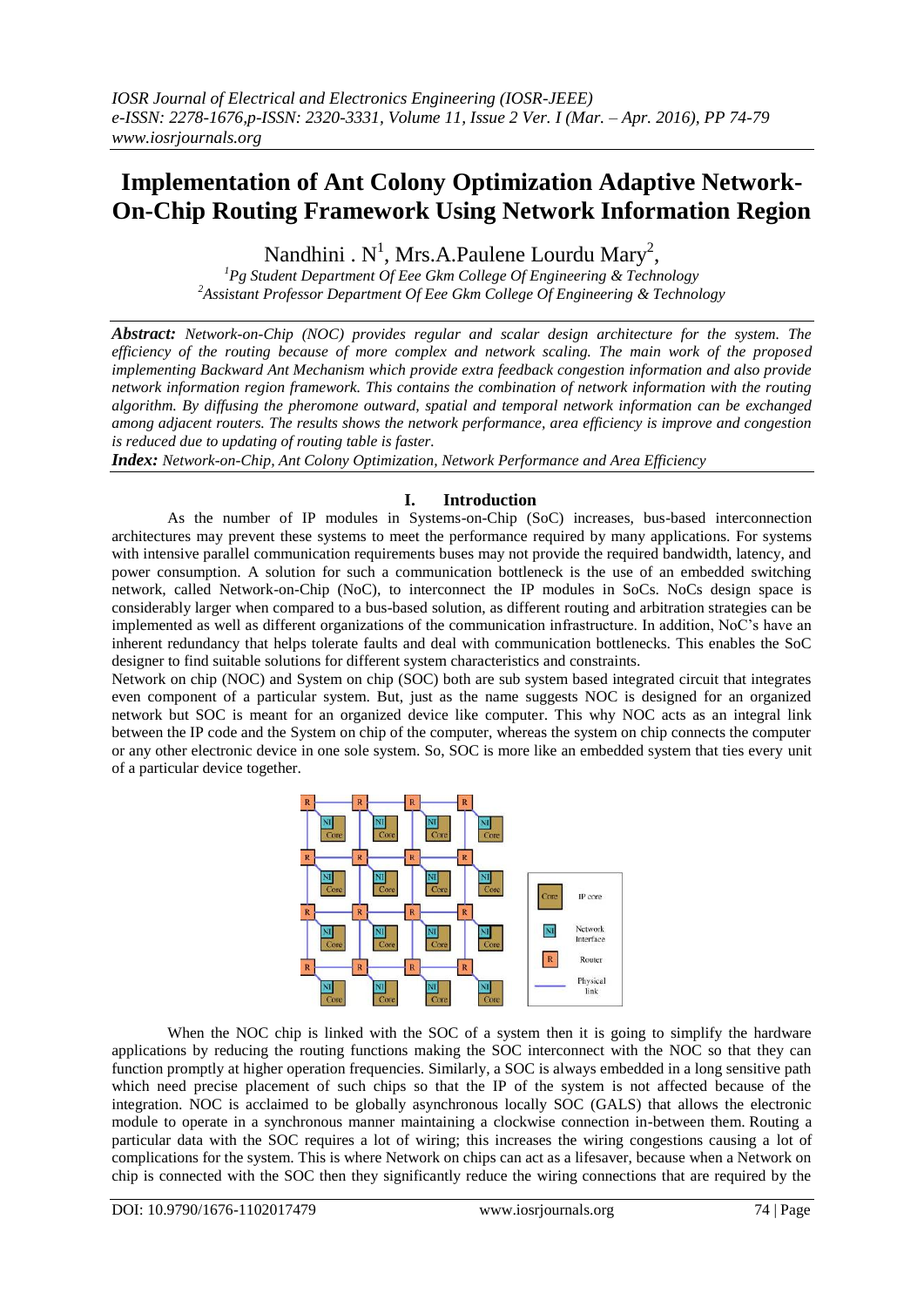system to function. A system quite often faces semiconductors Intellectual property block, so when you have integrated the circuit with the NOS then you can swap the IP blocks without any trouble. This allows the chips to respond in a timely manner and even makes sure that the embedded system.

## **II. Related Works**

The Networks-on-Chip (NoC) provides regular and scalable design architecture for the chip multiprocessor (CMP) systems. The routing efficiency dominates the overall system performance because of more complex applications and network scaling. The Ant Colony Optimization (ACO) is a distributed collective-intelligence algorithm. The ACO-based selection scheme with Backward-Ant mechanism (ACO-BANT) can provide extra feedback congestion information compared with forward-ant mechanism. However, the storing and computation cost of BANT is too high for the NoC systems. In this work, we implement the ACO-BANT selection scheme with feasible cost on NoC. The simulation results show that the proposed scheme yields improvements in saturation throughput.

Hsien-Kai Hsin, En-Jui Chang, and An-Yeu (Andy) Wu proposed the multi-processor (CMP) systems. The Ant Colony Optimization (ACO) is a distributed algorithm. Applying ACO to selection models of adaptive routing can improve NoC performance. Currently, ACO-based selection only uses the historical traffic information. While additional temporal and spatial information provides better approximation of network status for global load-balancing. In this paper, we first consider the temporal enhancement of congestion information. We propose the Multi-Pheromone ACO-based (MP-ACO) selection scheme which adopts the concept of Exponential Moving Average (EMA) from stock market. We implement a novel ACO system where ants lay two kinds of pheromones with different evaporation rates. The temporal pheromone variation can help to capture hidden-state dependencies of upcoming congestion status. Secondly, to acquire the spatial range of congestion information, we propose Regional-Aware ACO-based (RA-ACO) selection to record historical buffer information from routers within two-hop of distances, which helps to extend spatial pheromone coverage. Information provided by the proposed two schemes improves the system performance.

Chen Wu, Chenchen Deng proposed an efficient application mapping approach is proposed for the cooptimization of reliability, communication energy, and performance (CoREP) in networkon-chip (NoC)-based reconfigurable architectures. A cost model for the CoREP is developed to evaluate the overall cost of a mapping. In this model, communication energy and latency (as a measure of performance) are first considered in energy latency product (ELP), and then ELP is co-optimized with reliability by a weight parameter that defines the optimization priority. Both transient and intermittent errors in NoC are modeled in CoREP. Based on CoREP, a mapping approach, referred to as priority and ratio oriented branch and bound (PRBB), is proposed to derive the best mapping by enumerating all the candidate mappings organized in a search tree. Two techniques, branch node priority recognition and partial cost ratio utilization, are adopted to improve the search efficiency. Experimental results show that the proposed approach achieves significant improvements in reliability, energy, and performance. Compared with the state-of-the-art methods in the same scope, the proposed approach has the following distinctive advantages: 1) CoREP is highly flexible to address various NoC topologies and routing algorithms while others are limited to some specific topologies and/or routing algorithms; 2) general quantitative evaluation for reliability, energy, and performance are made, respectively, before being integrated into unified cost model in general context while other similar models only touch upon two of them; and 3) CoREP-based PRBB attains a competitive processing speed, which is faster than other mapping approaches.

## **III. System Description**

In the natural world, ants (initially) wander randomly and upon finding food return to their colony while laying down pheromone trails. If other ants find such a path, they are likely not to keep travelling at random, but to instead follow the trail, returning and reinforcing it if they eventually find food.

Over time, however, the pheromone trail starts to evaporate, thus reducing its attractive strength. The more time it takes for an ant to travel down the path and back again, the more time the pheromones have to evaporate. A short path, by comparison, gets marched over more frequently, and thus the pheromone density becomes higher on shorter paths than longer ones. Pheromone evaporation also has the advantage of avoiding the convergence to a locally optimal solution. If there were no evaporation at all, the paths chosen by the first ants would tend to be excessively attractive to the following ones. In that case, the exploration of the solution space would be constrained.

Thus, when one ant finds a good (i.e., short) path from the colony to a food source, other ants are more likely to follow that path, and positive feedback eventually leads to all the ants following a single path. The idea of the ant colony algorithm is to mimic this behavior with "simulated ants" walking around the graph representing the problem to solve.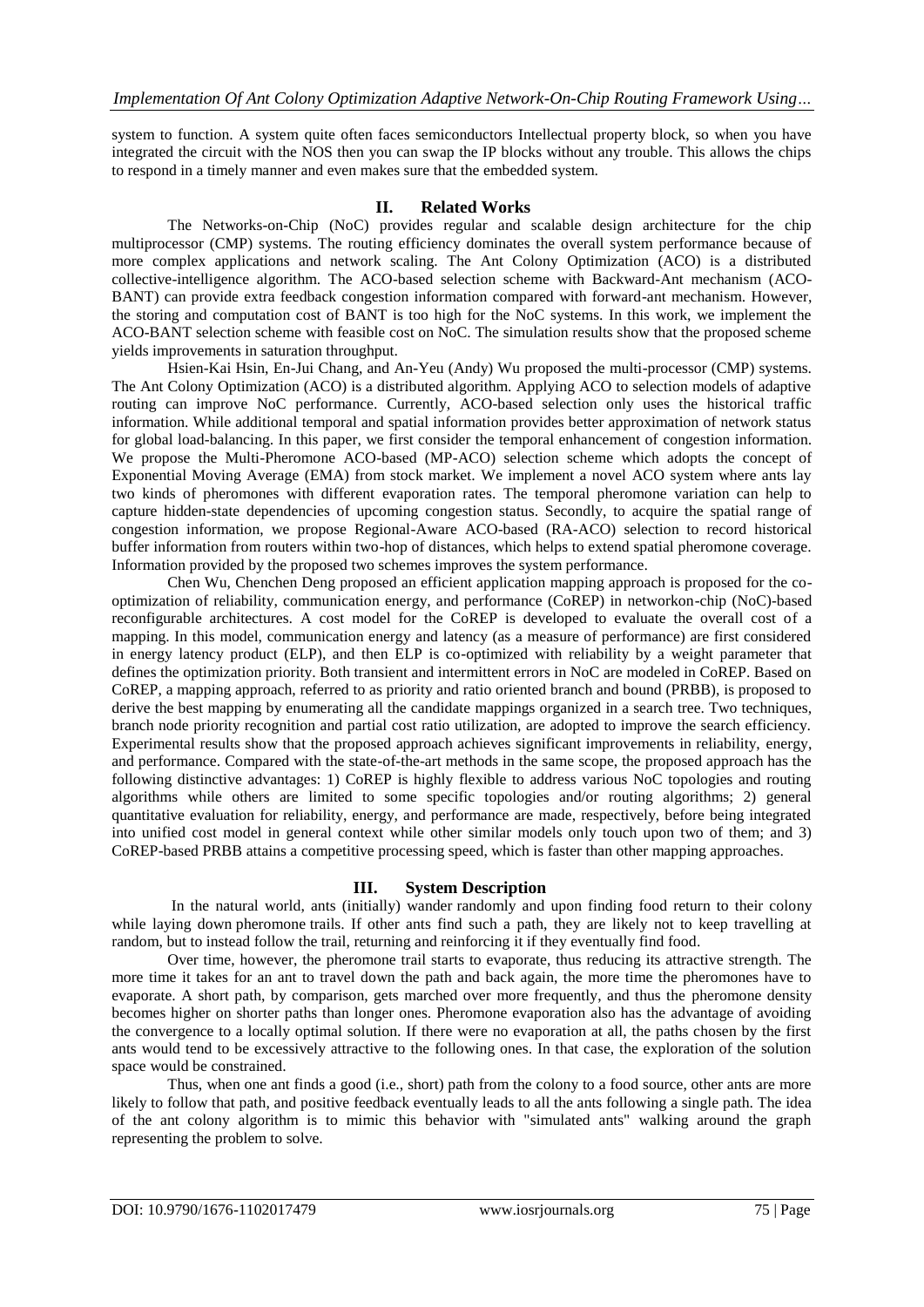

#### **3.1 Network Information Region and Linking NIR with Existing Selection Functions**

In the proposed system, the Backward Ant Mechanism and Network Information Region Framework is combined to improve the network lifetime, throughput and efficiency. The routers under consideration are named information nodes (INs) and are represented with dots in the figures. We identify the router nodes as Nðx; y; tÞ, where x; y denote the location of the node and t denotes the time slot.



## **3.2 Formulation of Diffusive Pheromone PhD to Link with Spatial Information**

The pheromone accumulated in each router represents the observed historical information. By making use of this information and spreading it outward hop by hop, neighbouring routers can acquire not only the present network status but also the status of the past. Therefore, the NIR of ACO-PhD can expand on both temporal domain and spatial domain. Before introducing the formation of PhD, we want to explain the notation of the directions in our NoC system. For each router, the entire NoC is separated into four regions, which are NE, NW, SE, and SW. For example, for packets heading to NE region, selection function may choose North or East channel for transmission. To make a proper choice, network status of the two directions are required. Since there are four regions and two directions for each region, the network status is divided into a total number of eight directions. Note that NE and EN are both required for packets heading to NE region, while NE stands for the network information of North channel and EN stands for that of the East channel. To receive the information from the eight directions, each router has to provide corresponding information for others.

#### **3.3 Design Parameters of ACO-PhD**

There are two design parameters in ACO-PhD. One is the ACO weighting a. The other is the pheromone diffusion PhD weighting b. We further describe the physical meaning and the proper value of each weighting.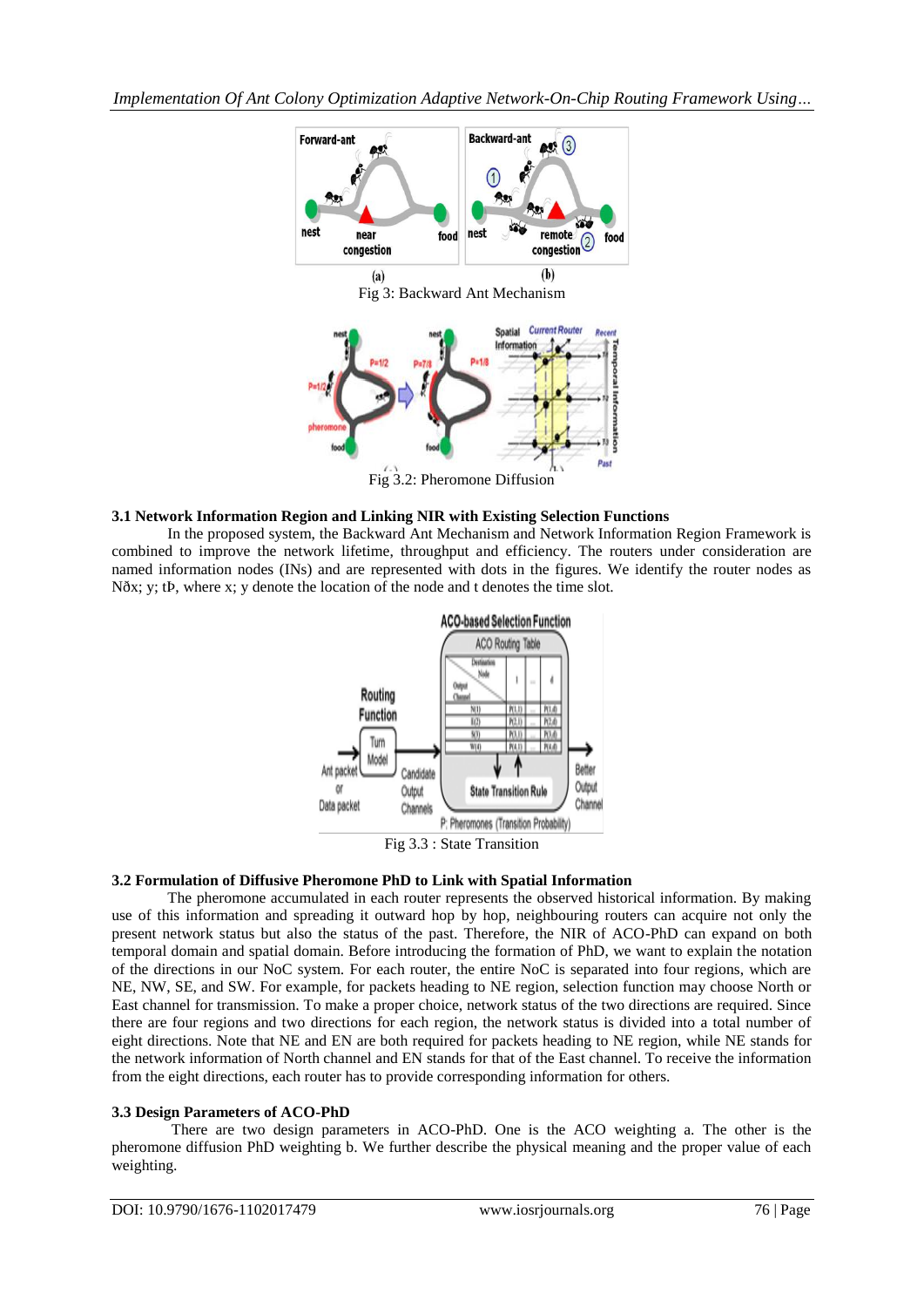## **3.3.1 ACO Weighting**

The ACO weighting a determines the composition of PhA .It determines the ratio between the historical information stored in the local router and the incoming information sent from the neighboring routers. A higher a leads to a higher ratio of PhD, indicating that the routing algorithm relies more on the incoming information over the historical information stored. A lower a, on the other hand, indicates more trust on the historical information that the local router observed.

#### **3.3.2 PhD Weighting**

PhD is the pheromone value that propagates the network information outward. The ratio between PhACC and PhD is controlled by PhD weighting b. Higher b indicates higher proportion of PhAcc in PhD, which increases the significance of the temporal information. Lower b, on the other hand, indicates higher proportion of PhD in PhD , which increases the significance of the spatial information.

#### **3.3.3 ACO-PhD Weighting Settings**

The value of a and b ranges from zero to one. We show the latency of different settings of a and b under saturation throughput. For network performance and hardware friendliness, we choose the optimized value of (a, b) in uniform traffic to be  $(0.5, 0.375)$  in our simulations. In addition, we find this setting is also a suitable choice in different kinds of synthetic and real traffic patterns.

#### **IV. Proposed Algorithm**

#### **4.1 Network Information Region and Linking NIR with Existing Selection Functions**

In the proposed system, the Backward Ant Mechanism and Network Information Region Framework is combined to improve the network lifetime, throughput and efficiency. The routers under consideration are named information nodes (INs) and are represented with dots in the figures. We identify the router nodes as Nðx; y; tÞ, where x; y denote the location of the node and t denotes the time slot.

```
1 ACO-PhD Selection (in : AOC, out: sc) {
\overline{2}for ch \in AOC {
\overline{3}R \leftarrow ComputeRegion(n_c, n_d, ch)\overline{4}Ph_{Acc}[R] \leftarrow (1-\alpha) Ph_{Acc}[R] + \alpha Ph_{Diff}[R]//Eq. (6)\overline{\mathbf{5}}\mathcal{E}6
                   sr \leftarrow R s.t. Ph_{Acc}[R] = max(Ph_{Acc}[])\overline{7}sc \leftarrow ComputeChannel(sr)\boldsymbol{8}\{9 ACO-PhD Diffusion () {
10<sup>10</sup>for d \in Direction {
11Ph_1[d] \leftarrow \beta Ph_{Acc1}[d] + (1-\beta) Ph_{Di1}[d]12Ph_2[d] \leftarrow \beta Ph_{Acc2}[d] + (1-\beta) Ph_{Di2}[d]13Ph'_{\text{Dif}}[d] \leftarrow \frac{1}{2} Ph_1[d] + \frac{1}{2} Ph_2[d]I/Ea. (5)14\{15}
```
The input parameter ACO stands for the set of admissible output channels, which is computed by the routing function RF. The output parameter is the selected channel ACO:

- 1) Region computation. For each channel in AOC (line 2), we first compute the region for reaching certain columns in the pheromone tables (line 3).
- 2) Pheromone accumulation. We use (6) to update the accumulation pheromone  $Ph_{Acc}$  (line 4).
- 3) Path selection. We select the route from the highest value of pheromone and compute the corresponding channel from region (lines 6 and 7).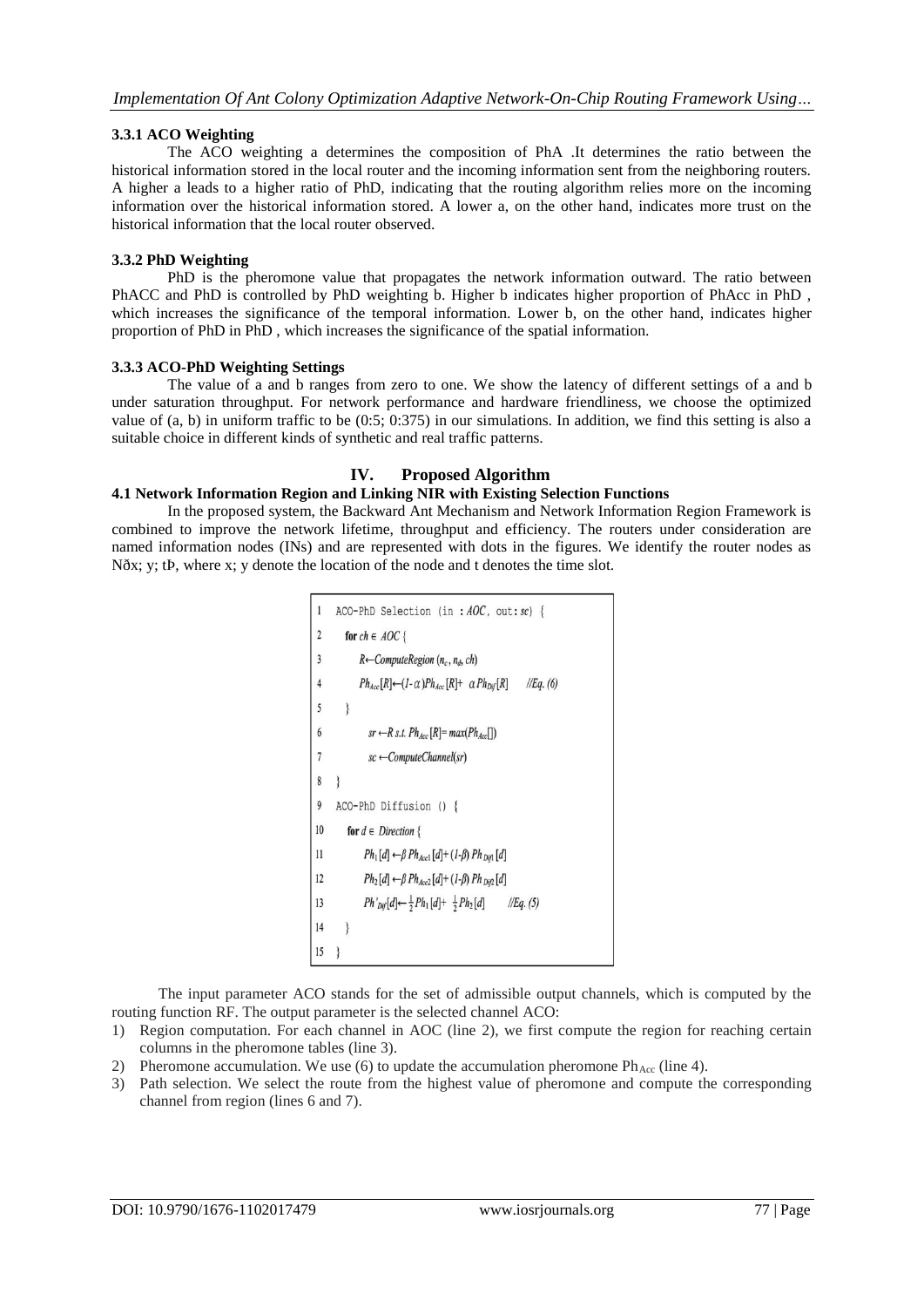#### **V. Simulation Environment**

## **5.1 Hardware Requirements**

| .          |                                          |
|------------|------------------------------------------|
| Svstem     | Intel CORE $i$ 5 4200( $4th$ Generation) |
| Hard Disk  | $500$ GB.                                |
| Monitor    | 15.6 inch 1GB VGA.                       |
| <b>RAM</b> | 4 GB                                     |

#### **5.2 Software Requirements**

| <b>Operating System</b> | <b>Ubuntu</b>               |
|-------------------------|-----------------------------|
| Tool                    | Network Simulator Version 2 |
| Front End               | TCL (Object Oriented Tool)  |

# **VI. Performance Analysis**

#### **Simulation Results**

The simulation results shows that the Path relocation, Congestion overhead and the Throughput performance of the Ant Colony Optimization system.